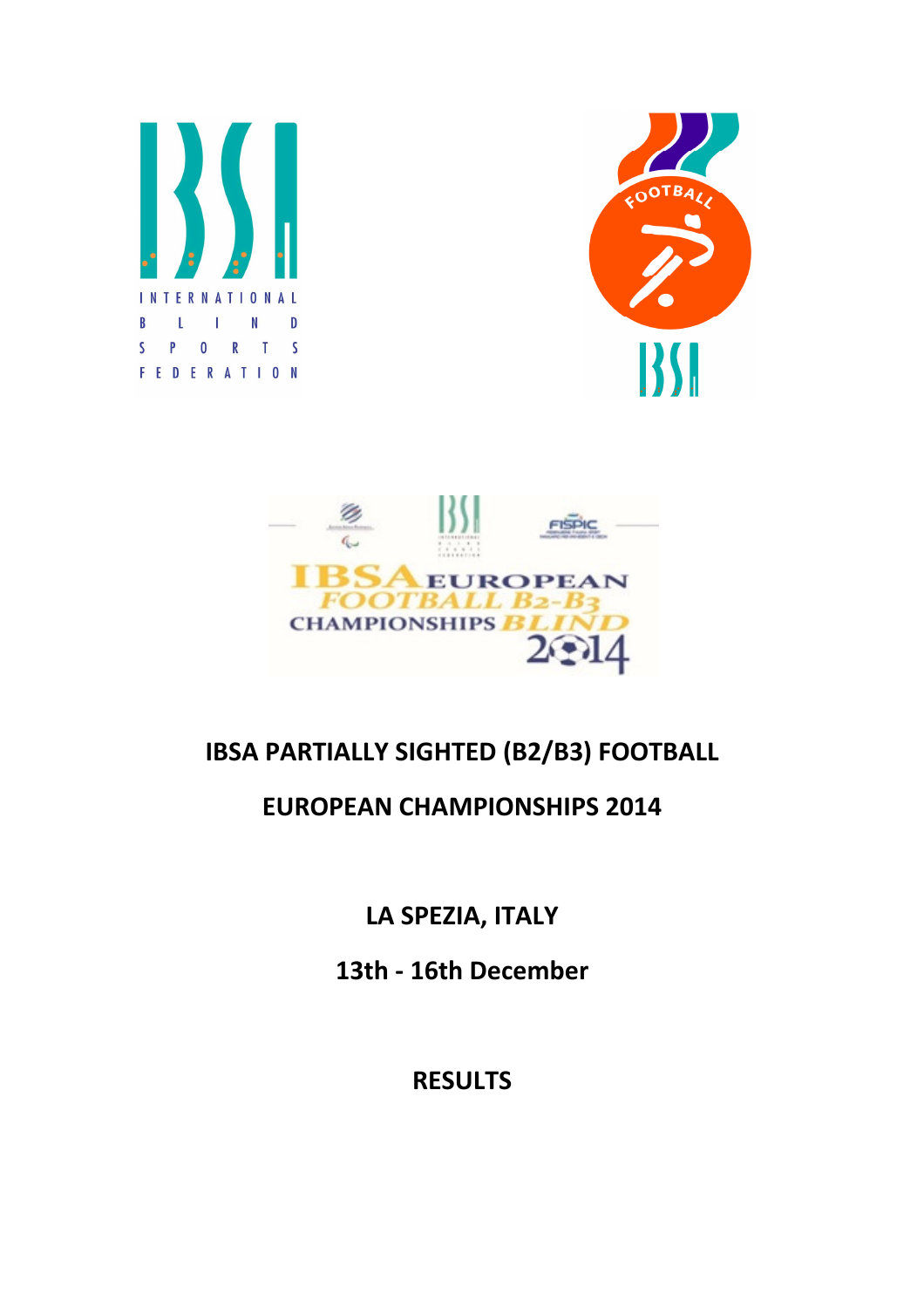|               | <b>GROUP A</b> |     |                |             |                |    |                            |                     |              |                |
|---------------|----------------|-----|----------------|-------------|----------------|----|----------------------------|---------------------|--------------|----------------|
|               |                | PI. | W              | D           | $\mathsf{L}$   | F  | Α                          |                     | Pts.         |                |
|               | <b>Russia</b>  | 3   | 3              | $\pmb{0}$   | $\pmb{0}$      | 18 | 1                          |                     | 9            |                |
|               | <b>England</b> | 3   | $\overline{a}$ | $\pmb{0}$   | 1              | 13 | $\overline{c}$             |                     | 6            |                |
|               | <b>Italy</b>   | 3   | 1              | $\mathbf 0$ | $\overline{c}$ | 6  | 5                          |                     | 3            |                |
|               | <b>Austria</b> | 3   | 0              | 0           | 3              | 1  | 30                         |                     | $\pmb{0}$    |                |
|               |                |     |                |             |                |    |                            |                     |              |                |
| Saturday 13th |                |     |                |             |                |    |                            |                     |              |                |
| 9:00          |                |     |                |             | <b>Italy</b>   |    | $\mathbf{1}$               | $\equiv$            | $\mathbf{2}$ | <b>England</b> |
| 11:30         |                |     |                |             | <b>Russia</b>  |    | 15<br>$\sim$ $-$           |                     | $\mathbf 0$  | <b>Austria</b> |
| Sunday 14th   |                |     |                |             |                |    |                            |                     |              |                |
| 9:00          |                |     |                |             | <b>England</b> |    | $\pmb{0}$<br>$\sim$ $\sim$ |                     | $\mathbf{1}$ | <b>Russia</b>  |
| 11:30         |                |     |                |             | <b>Italy</b>   |    | $4 - 1$                    |                     | $\mathbf{1}$ | <b>Austria</b> |
| Monday 15th   |                |     |                |             |                |    |                            |                     |              |                |
| 9:00          |                |     |                |             | <b>Italy</b>   |    | $\mathbf{1}$               | $\mathbb{L}$        | $\mathbf{2}$ | <b>Russia</b>  |
| 11:30         |                |     |                |             | <b>Austria</b> |    | $\mathbf 0$                | $\omega_{\rm{max}}$ | 11           | <b>England</b> |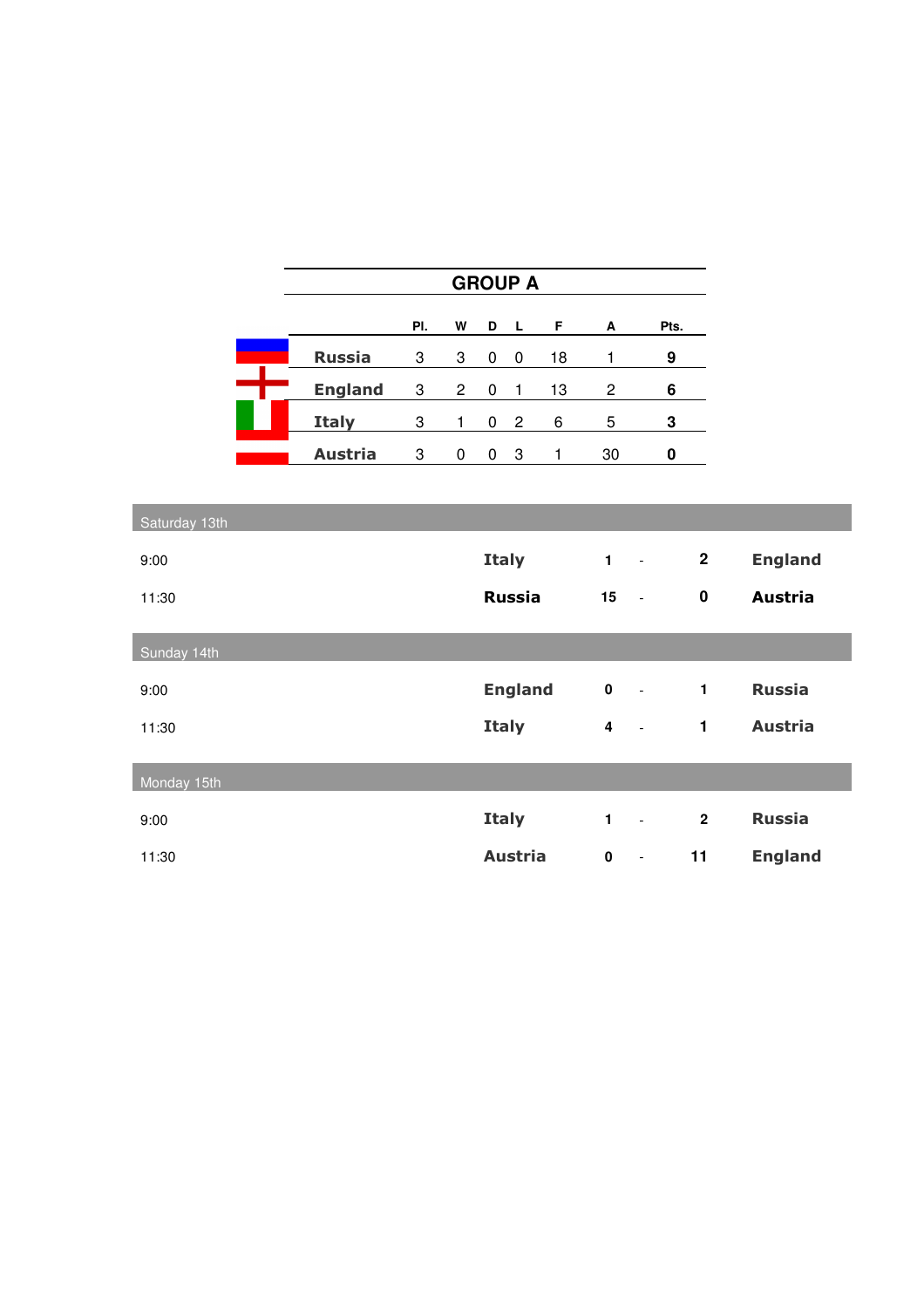|   | <b>GROUP B</b> |     |                |    |                |    |    |      |
|---|----------------|-----|----------------|----|----------------|----|----|------|
|   |                | PI. | w              | D  | -L             | F  | A  | Pts. |
|   |                |     |                |    |                |    |    |      |
| 擺 | <b>Spain</b>   | 2   | $\overline{1}$ | 1. | 0              | 10 | O  |      |
|   | <b>Ukraine</b> | 2   |                |    | 0              | 8  | 2  |      |
|   | <b>Turkey</b>  | 2   | 0              | 0  | $\overline{2}$ | 2  | 18 | Π    |

| Saturday 13th      |                |             |                       |                |                |
|--------------------|----------------|-------------|-----------------------|----------------|----------------|
| 14:00              | <b>Spain</b>   | $\mathbf 0$ | $\tilde{\phantom{a}}$ | $\mathbf 0$    | <b>Ukraine</b> |
| <b>Sunday 14th</b> |                |             |                       |                |                |
| 14:00              | <b>Ukraine</b> | 8           | $\sim$                | $\overline{2}$ | <b>Turkey</b>  |
| <b>Monday 15th</b> |                |             |                       |                |                |
| 14:00              | <b>Spain</b>   | 10          | $\ddot{\phantom{a}}$  | $\mathbf 0$    | <b>Turkey</b>  |

|                     |                 | <b>FINAL STAGE</b> |             |                          |              |                |
|---------------------|-----------------|--------------------|-------------|--------------------------|--------------|----------------|
| <b>Tuesday 16th</b> |                 |                    |             |                          |              |                |
| 9:00                | 5th - 6th place | <b>Italy</b>       | $2 - 1$     |                          | $\mathbf{1}$ | <b>Turkey</b>  |
| 11:30               | 3rd - 4th place | <b>England</b>     | $\bf{0}$    | $\sim$                   | $\mathbf{1}$ | <b>Ukraine</b> |
| 14:00               | <b>Final</b>    | <b>Spain</b>       | $\mathbf 2$ | $\overline{\phantom{a}}$ | 1            | <b>Russia</b>  |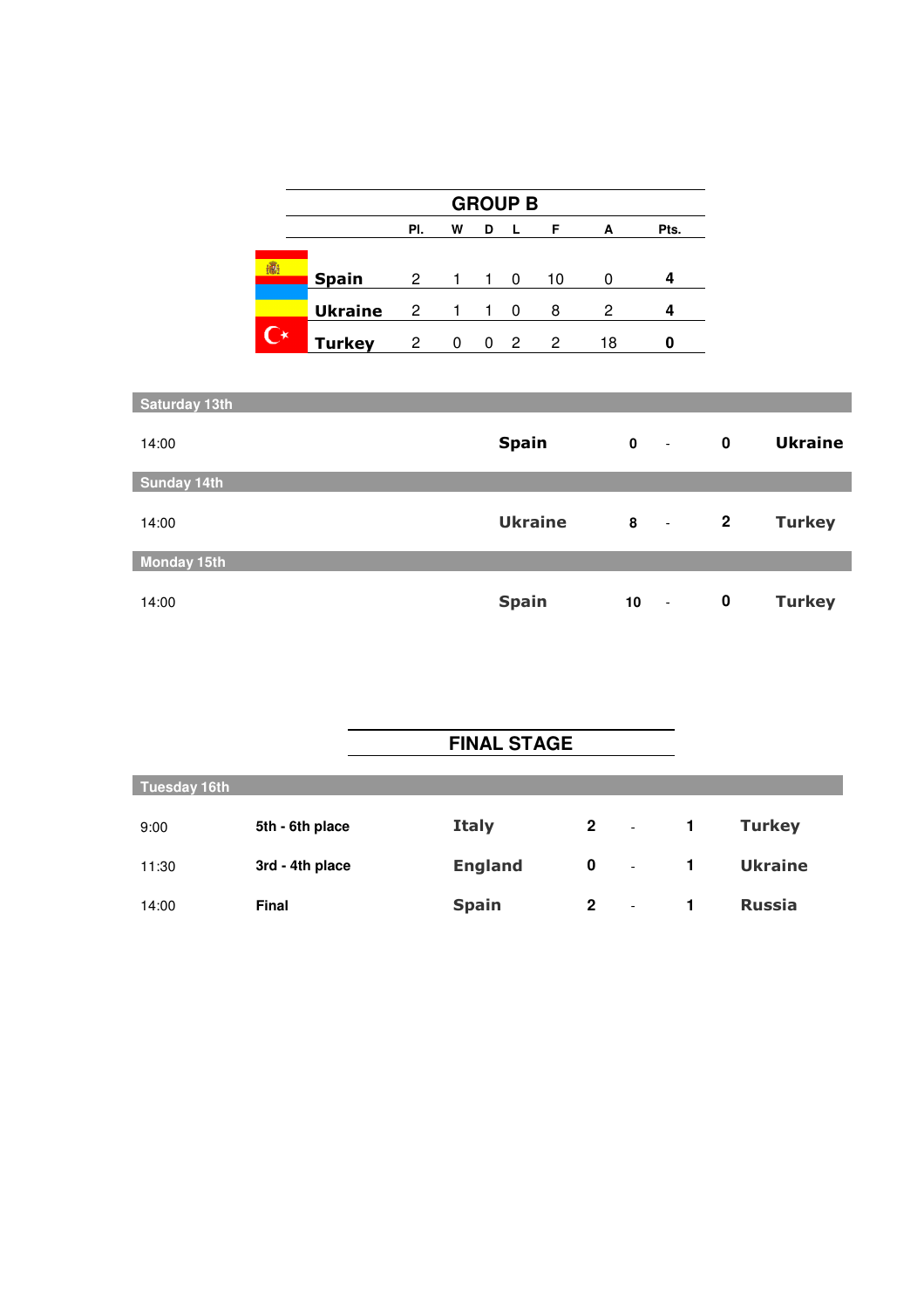|     |                | <b>FINAL STANDINGS</b> |
|-----|----------------|------------------------|
| 1st | <b>Spain</b>   |                        |
| 2nd | <b>Russia</b>  |                        |
| 3rd | <b>Ukraine</b> |                        |
| 4th | <b>England</b> |                        |
| 5th | <b>Italy</b>   |                        |
| 6th | <b>Turkey</b>  |                        |
| 7th | <b>Austria</b> |                        |

**Player of the tournament: Juan Miguel Fuentes (Spain)** 

**Top goalscorers: Paul McHugh (England) and Dimitri Kanaev (Russia) - 5 goals each** 

**Fair play trophy: Austria** 

**Best goalkeeper: Antonio Accanito (Italy)**